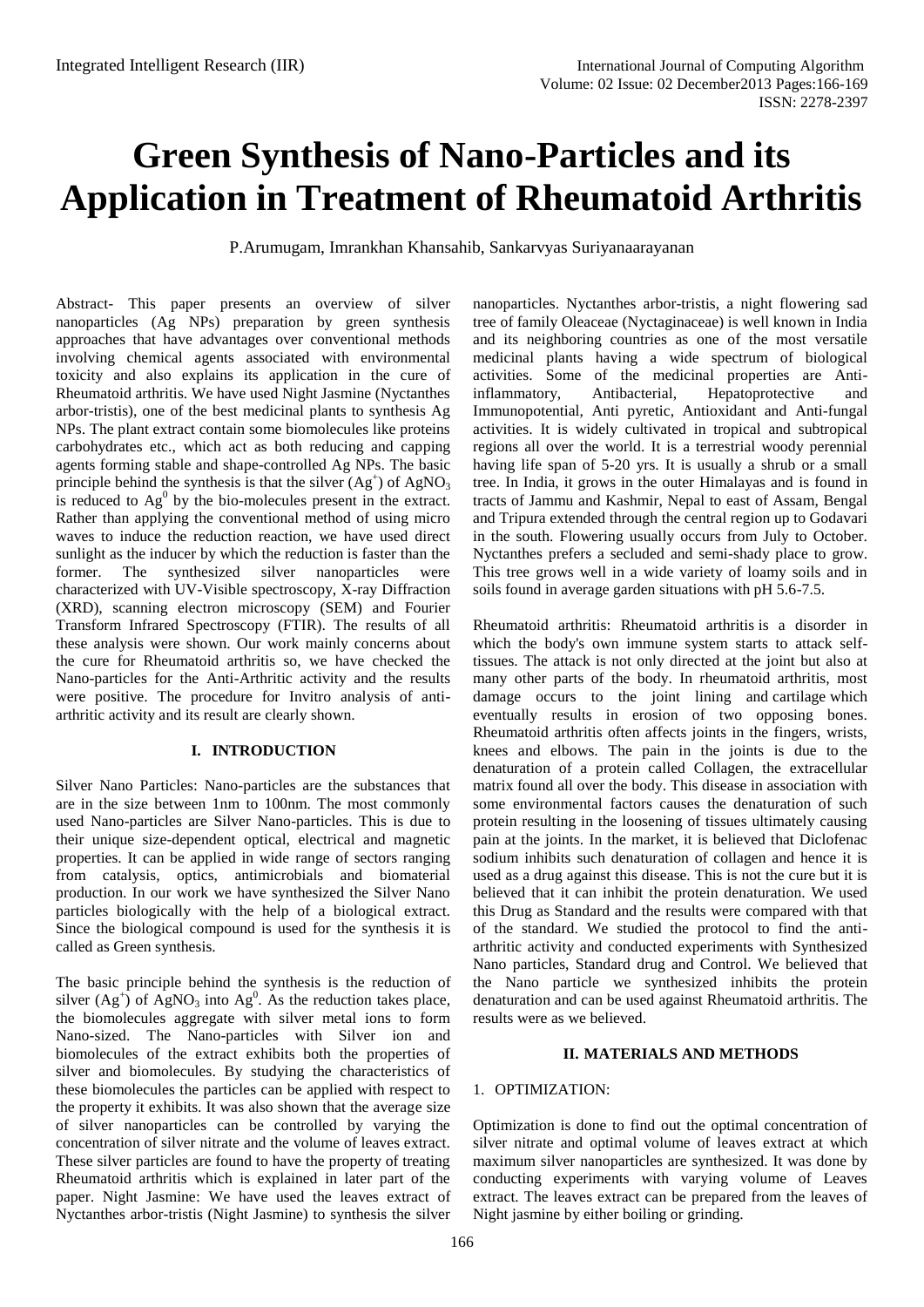## Extraction:

The leaves extract was done by boiling method. 5gms of leaves were weighed and transferred into a flask. 50 ml of water was then added. The flask was then closed with a cotton plug and placed in water bath. As the result the water in the flask boils and makes the leaves to lose their texture and molecules. The leaves' molecules are extracted out. Then it was filtered to remove the leaves debris. The filtrate (Leaves extract) was collected and stored in refrigerator.

## Synthesis of Silver Nano particles:

50 ml of Silver nitrate stock solution with 0.17mg/ml concentration was prepared by adding 8.5 mg of Silver nitrate powder in 50 ml of DDW (Double Distilled Water). Two sets of combinations were made as follows: 10:3 and 10:5. The first number of ratio represents the volume of silver nitrate stock and the second number indicates the volume of leaves extract. All these mixtures are kept under sunlight for 20 minutes. Sunlight is the inducer here helping the reduction of silver nitrate to silver metal. The appearance of reddish brown color indicates the synthesis of nanoparticles. All the mixtures were observed under spectrophotometer to measure their absorbance at various wavelengths ranging from 400 nm to 500 nm. From the observation, the optimized volume of Silver nitrate stock and leaves extract were determined as 10:3 (10 ml of silver nitrate (0.17mg/ml) and 3 ml of leaves extract). The graph between absorbance and wavelength has been shown at the later part of the paper.

#### 2. BULK PRODUCTION:

# Preparation of Leaves extract:

After optimization, the optimized combination was determined as 10:3. This value is scaled up for the bulk production. Accordingly the leaves were weighed and the leaves extract was prepared as stated in optimization. 500 ml of leaves extract was prepared and stored in the refrigerator.

# Synthesis of Silver Nano particles:

1000 ml Silver nitrate stock solution with 0.17mg/ml concentration was prepared by dissolving 170 mg of silver nitrate powder in 1000 ml of DDW. With this silver nitrate stock, 300 ml of the prepared extract was added and cotton plugged. The mixture was made to expose to Sunlight for 20 minutes. Reddish brown color appeared indicating the reduction of silver nitrate was successful. The mixture was kept undisturbed for 24 hours in dark place.

# Recovery of Nano particles:

After the incubation time, the mixture was well mixed and subjected to centrifugation. Centrifugation is the process of separating the particles from solution based on the density difference. Since the particles suspended in the solution are denser than the solution, it gets settled at the bottom which can be later isolated. This process was used to separate the Nanoparticles from the solution. The RPM was set at 6000 and spun for 20 minutes. After the process, the solution was decanted and the few volume of Acetone was added to the settled particles. Then it was vortexed and poured into a petri dish. The solution was kept in room temperature for evaporation. The evaporated particles were then scraped and

## stored in a vial covered by aluminum foil. Then the amount of nanoparticles synthesized was weighed and found to be 48 mg.

## **III. CHARACTERIZATION OF NANO PARTICLES SYNTHESIZED**

# UV-Visible Spectroscopy analysis:

Synthesis of silver nanoparticles by reducing the silver ions with Nyctanthes arbor-tristis leaves extract may be easily absorbed by UV-Visible spectroscopy. The absorbance was measured in the wavelength range of 400-500nm. The following graph shows a peak at 455 nm indicating the synthesis of nanoparticles.



#### Fourier Transform Infrared Spectroscopy:

Synthesized silver nanoparticles were measured by using JASCO FT/IR with 4000-500cm-1 of spectral range in KBr pellet. FTIR analysis was used for the characterization of the extract and the resulting silver nanoparticles. Powder samples for the FTIR was prepared similarly as for powder diffraction measurements. The FT-IR spectra of plant extracts taken before and after synthesis of nanoparticles were analyzed which discussed for the possible functional groups for the formation of nanoparticles. FTIR measurements were carried out to identify the possible biomolecules in the leaves extract responsible for the reduction of ions and also the capping agents responsible for the stability of the biogenic nanoparticle solution. The results of FTIR analysis of this study show different stretches of bonds shown at different peaks; 3324.68—N–H stretch, 2333.45—O–H, 1651.73—C=C stretch, and 1046.19—C=O stretch.

# SEM analysis:

SEM analysis shows an image of high-density Ag NPs synthesized by Nyctanthes arbor-tristis leaves extract and it is shown in the figure below. It was shown that relatively spherical and uniform Ag NPs were formed with diameter ranging from 46nm to 80nm. The SEM image of silver nanoparticles was due to interactions of hydrogen bond and electrostatic interactions between the bioorganic capping molecules bound to the Ag NPs. The nanoparticles were not in direct contact even in the aggregated condition, indicating stabilization of the nanoparticles by capping agent .The larger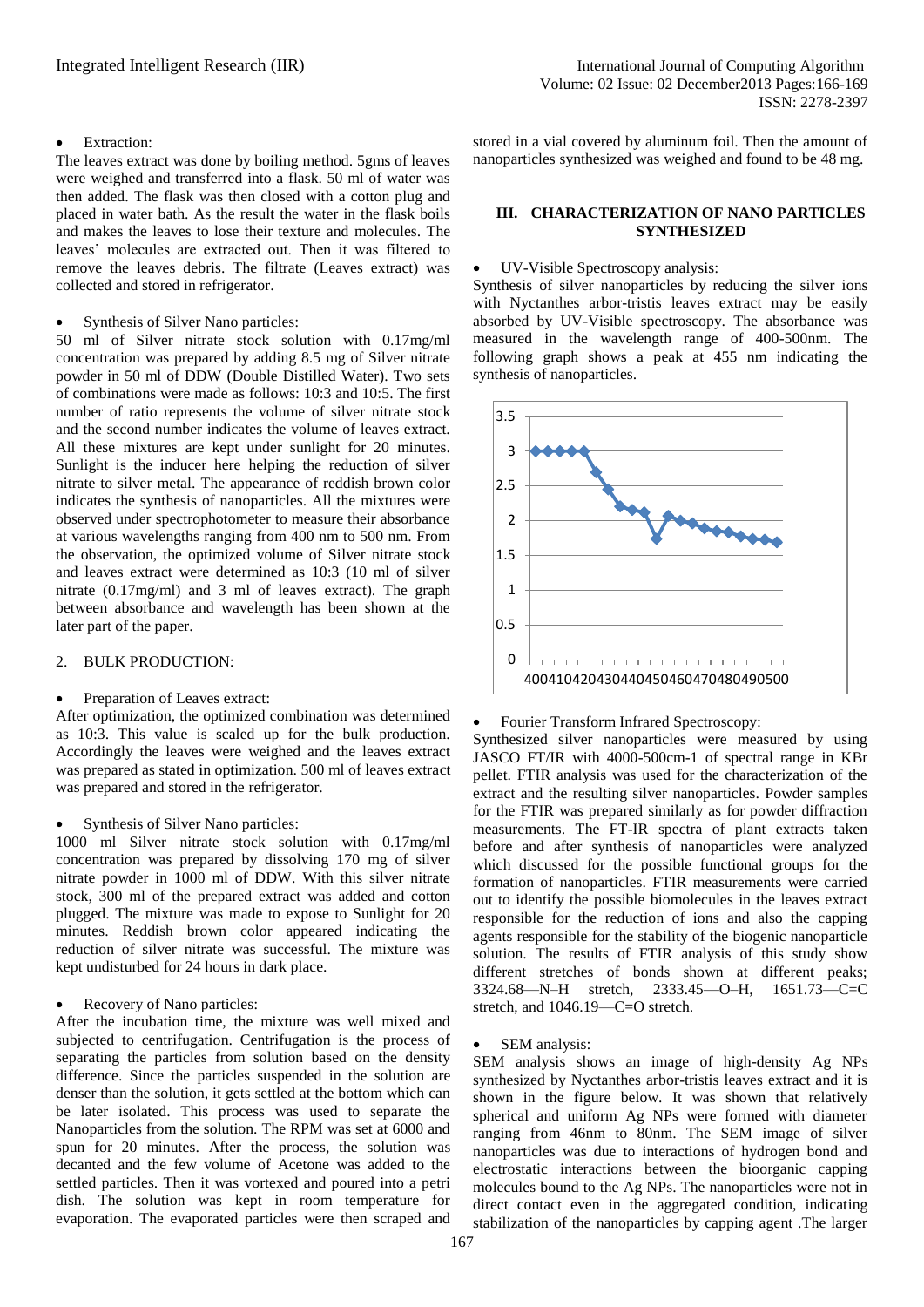silver particles may be due to the aggregation of the smaller ones, due to the SEM measurements.

| J. | $2 \theta$ Value | Plane | Element | Phase     |
|----|------------------|-------|---------|-----------|
| NO |                  |       |         |           |
|    | 25.4840          | 100   | Αg      | Cubic     |
|    | 31.9000          | 10    | Аg      | Hexagonal |
|    | 37.7614          | 11    | Ag      | Cubic     |



# XRD Analysis:

The structure of the biosynthesized silver nanoparticles was further demonstrated and confirmed by the characteristic peaks observed in the XRD image. The XRD pattern showed three intense peaks in the whole spectrum of 2θ value ranging from 10 to 70. Average size of the particles synthesized was 15nm with size range 10 to 50nm with cubic and hexagonal shape. The typical XRD pattern (Figure) revealed that the sample contains a mixed phase (cubic and hexagonal) structures of silver nanoparticles.





## **IV. INVITRO METHOD TO DETERMINE ANTI-ARTHRITIC ACTIVITY**

Preparation of Solutions required:

 $\bullet$  Bovine serum albumin(5% W/V aqueous solution): 0.5 mg of Bovine serum albumin was dissolved in 10 ml of Distilled water and mixed well till complete dissolution was achieved.

Test Stock solution:

The synthesized nanoparticles were dissolved in Double Distilled water to make the varying concentrations ranging from 4mg/ml to 10 mg/ml.

Standard stock solution:

The commercial drug was purchased in the name of Voveron 50 mg. Varying concentration of solutions were prepared. Since it is a commercial product which has some dosage limitations (50mg), the equivalent concentrations of test solutions were calculated and prepared.

Phosphate buffer:

8g of NaCl, 0.2g of KCl, 1.44 g of Na2HPO4 and 0.24g of KH2PO4 were dissolved in 800 ml of Distilled water. Then the solution was adjusted to pH 6.3 and then made up to 1000ml Distilled water.

- Standard Protocol:
- $\div$  Test control solution (0.5ml) was made by mixing 0.45ml of Bovine serum albumin (5% W/V aqueous solution) and 0.05ml of Distilled water.
- Test solution (0.5ml) was prepared by adding 0.45ml of Bovine serum albumin and 0.05 ml of Nano particle